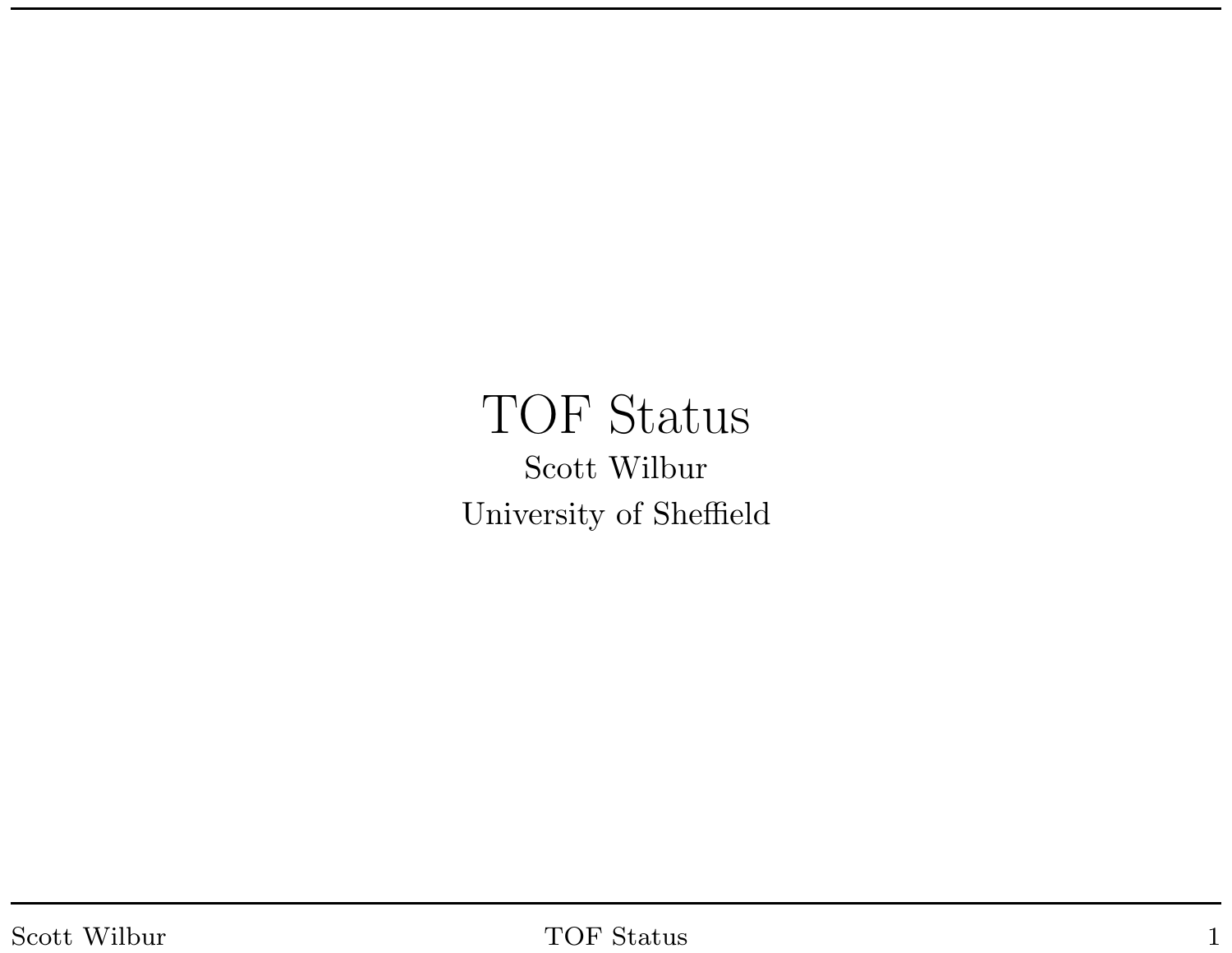- Pretty Plots
- TOF2 Inefficiency
- $\Delta t$  Offset
- Worsening Resolution
- Small Remaining Bugs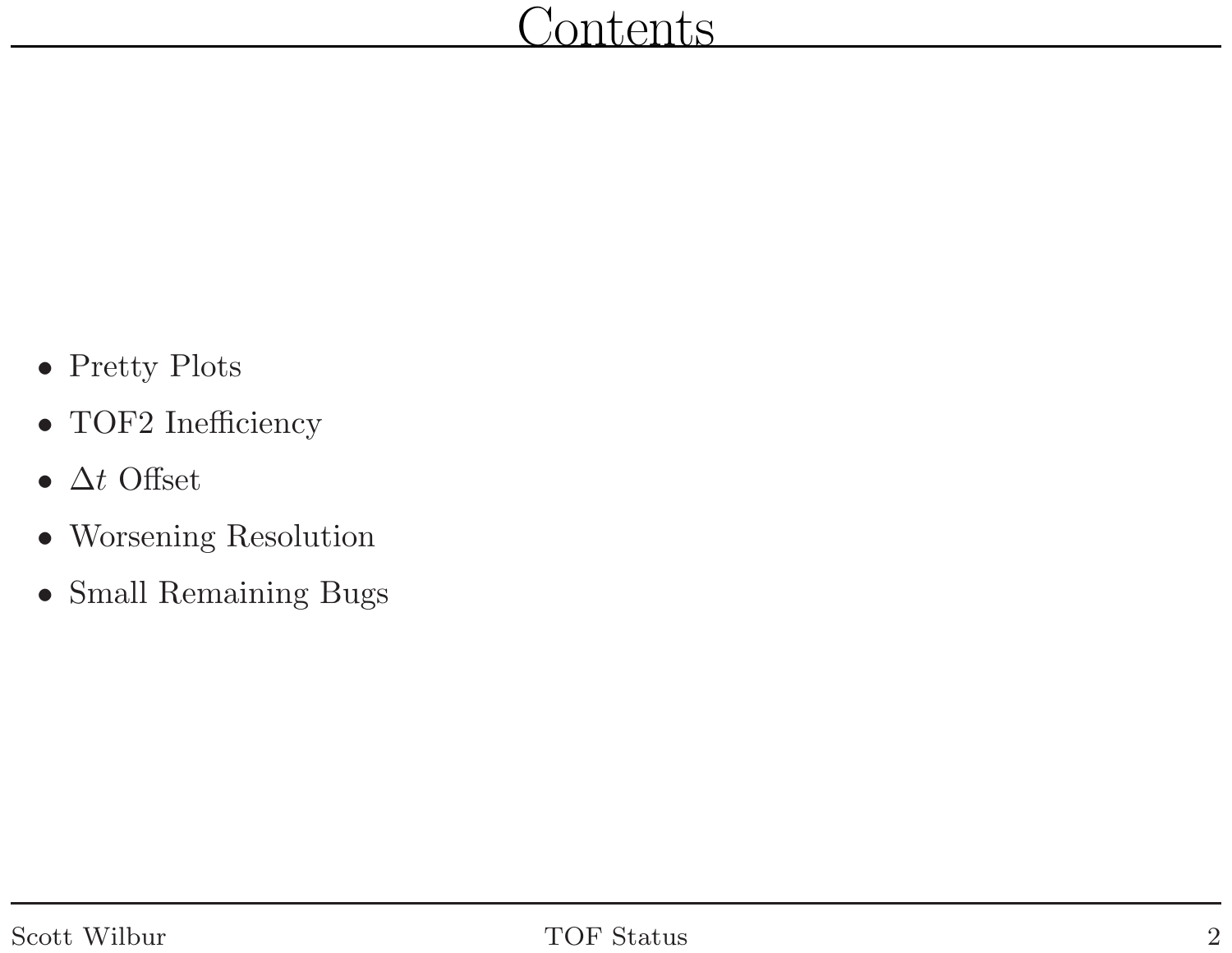# Top-Level Performance Plots

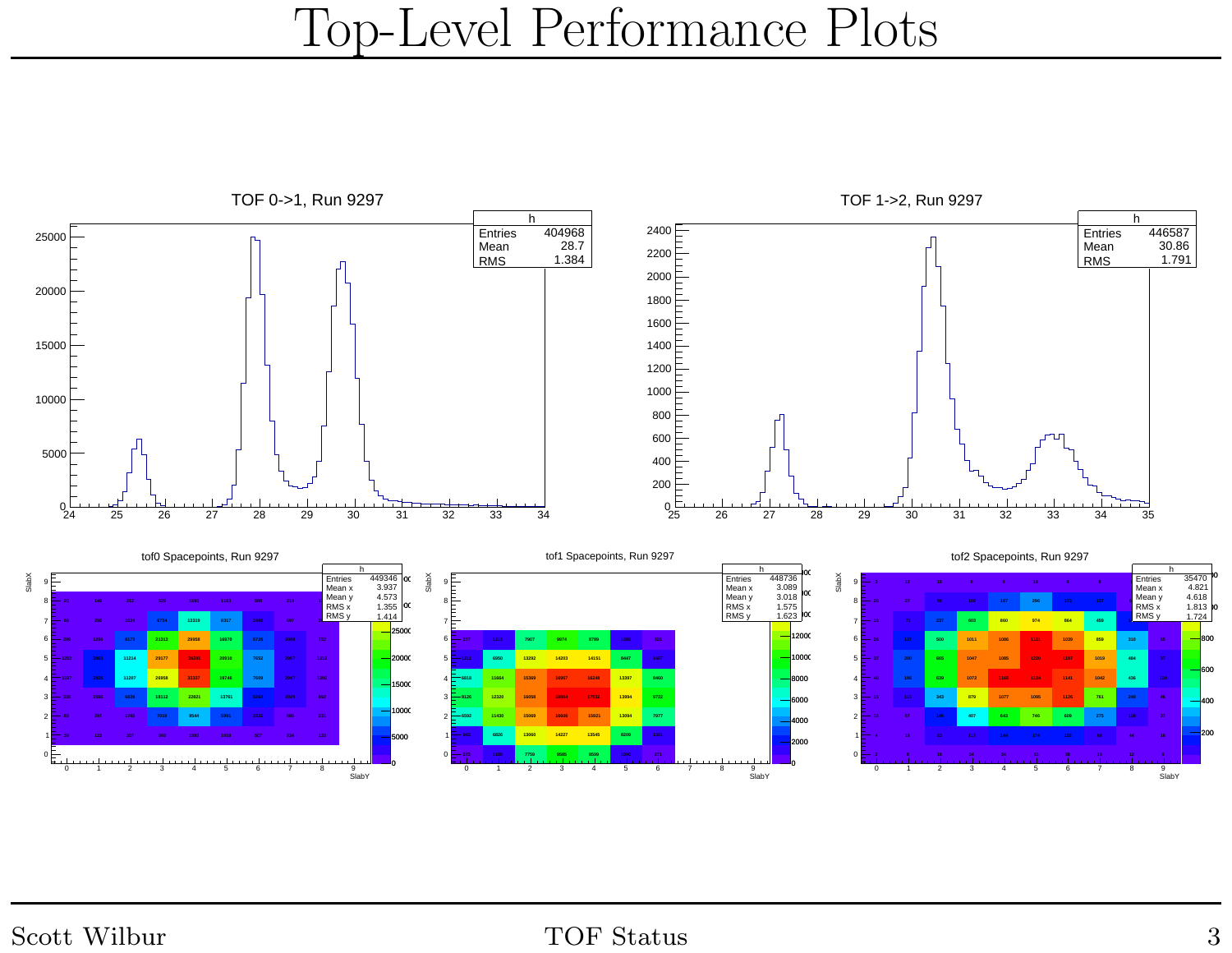# TOF2 Inefficiency (MAUS bug #1912)

 $\bullet$ Run-dependent TOF2 inefficiency creating spacepoints from slab hits

| Run  | TOF <sub>0</sub> | TOF1 | TOF <sub>2</sub> |
|------|------------------|------|------------------|
| 8447 | 98.66            | 100  | 94.27            |
| 8448 | 98.16            | 100  | 82.75            |
| 8450 | 97.77            | 100  | 92.16            |
| 8451 | 97.20            | 100  | 97.36            |

- $\bullet$ Problem was uncalibrated edge slabs; fixed by using those runs to calibrate
- 'Fix' revealed another problem...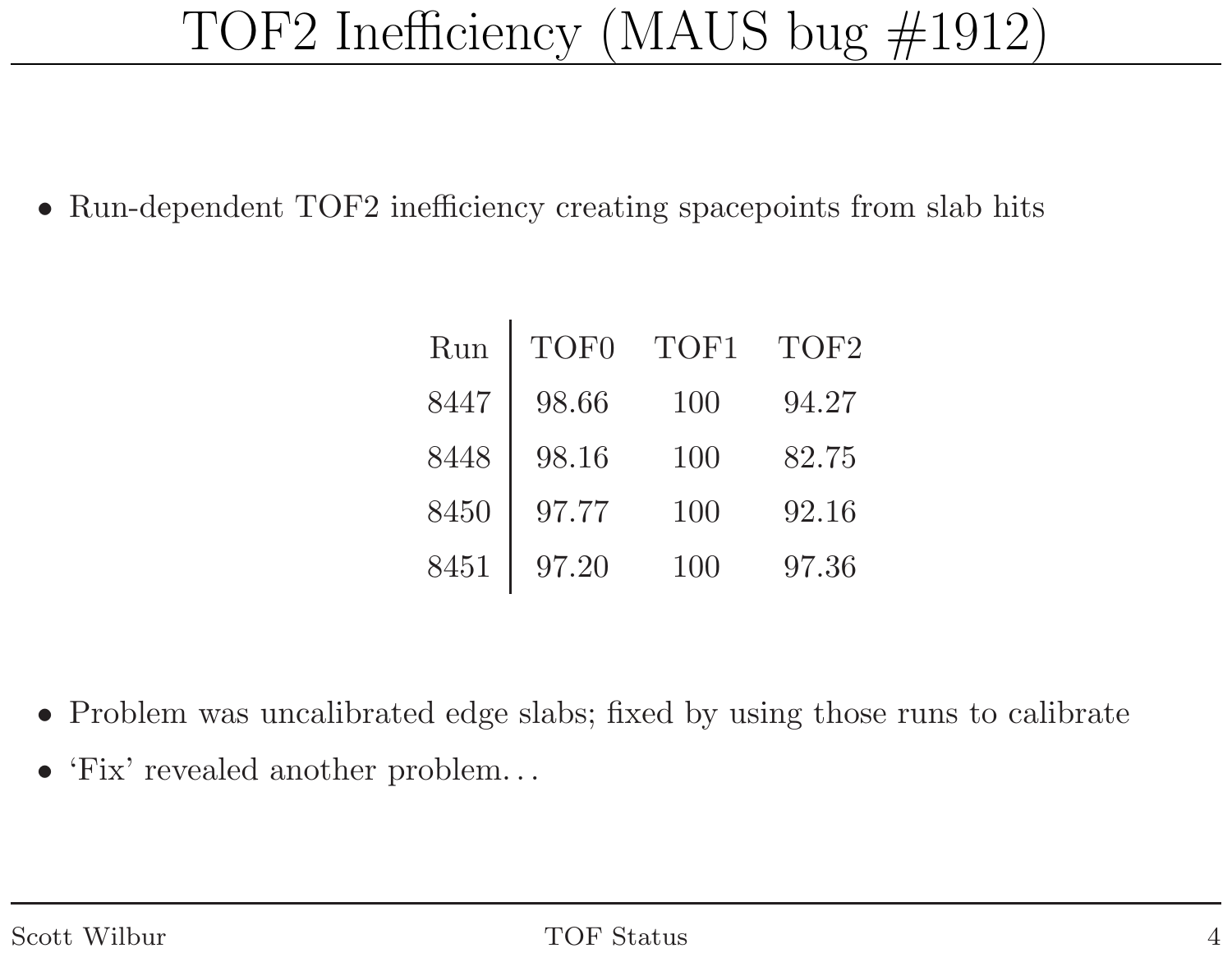#### $\Delta t$  $\mathsf{c}\mathsf{a}\mathsf{f}$

- •Noticed previously as  $\Delta t$  not being centered at 0 in TOF2
- $\bullet$ With more slabs calibrated, is clearly <sup>p</sup>ixel-dependent



- • Occurs even when running <sup>a</sup> calibration over the same run used to produce the calibration
- •Related to calibrations performed at center of slab and applied across entire slab?
- $\bullet$ On the <sup>p</sup>lus side, this explains away. . .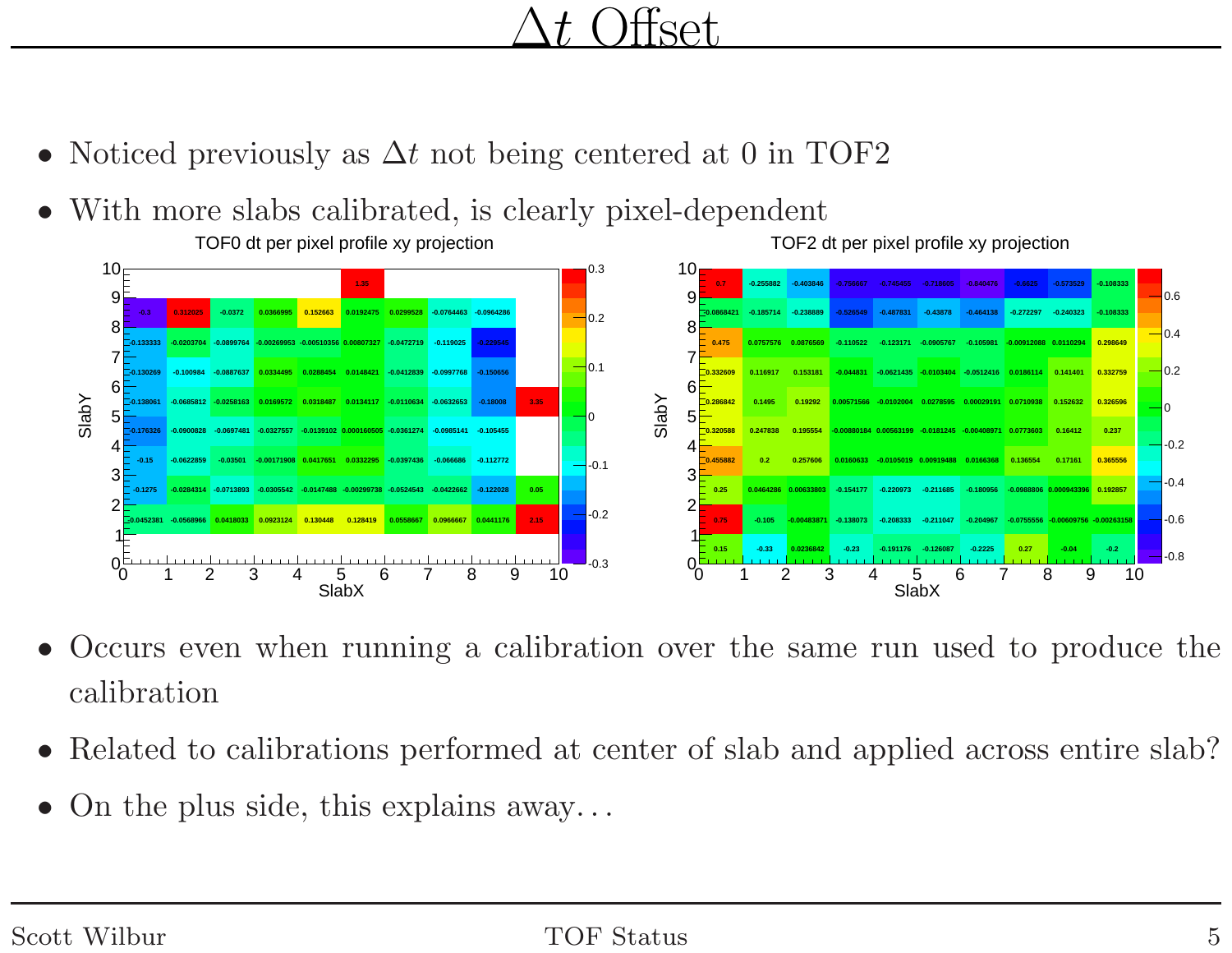• Last meeting, presented <sup>p</sup>lots showing slight worsening of TOF resolutions

Detector <sup>2012</sup> Res. <sup>2016</sup> Res. TOF0 <sup>52</sup> ps <sup>58</sup> ps TOF1 <sup>60</sup> ps <sup>65</sup> ps TOF2<sup>53</sup> ps <sup>63</sup> ps

- $\bullet$ • This seems to be due to outer pixels having offset  $\Delta t$  peaks
- $\bullet$ In each individual <sup>p</sup>ixel, resolution looks closer to <sup>2012</sup> measurement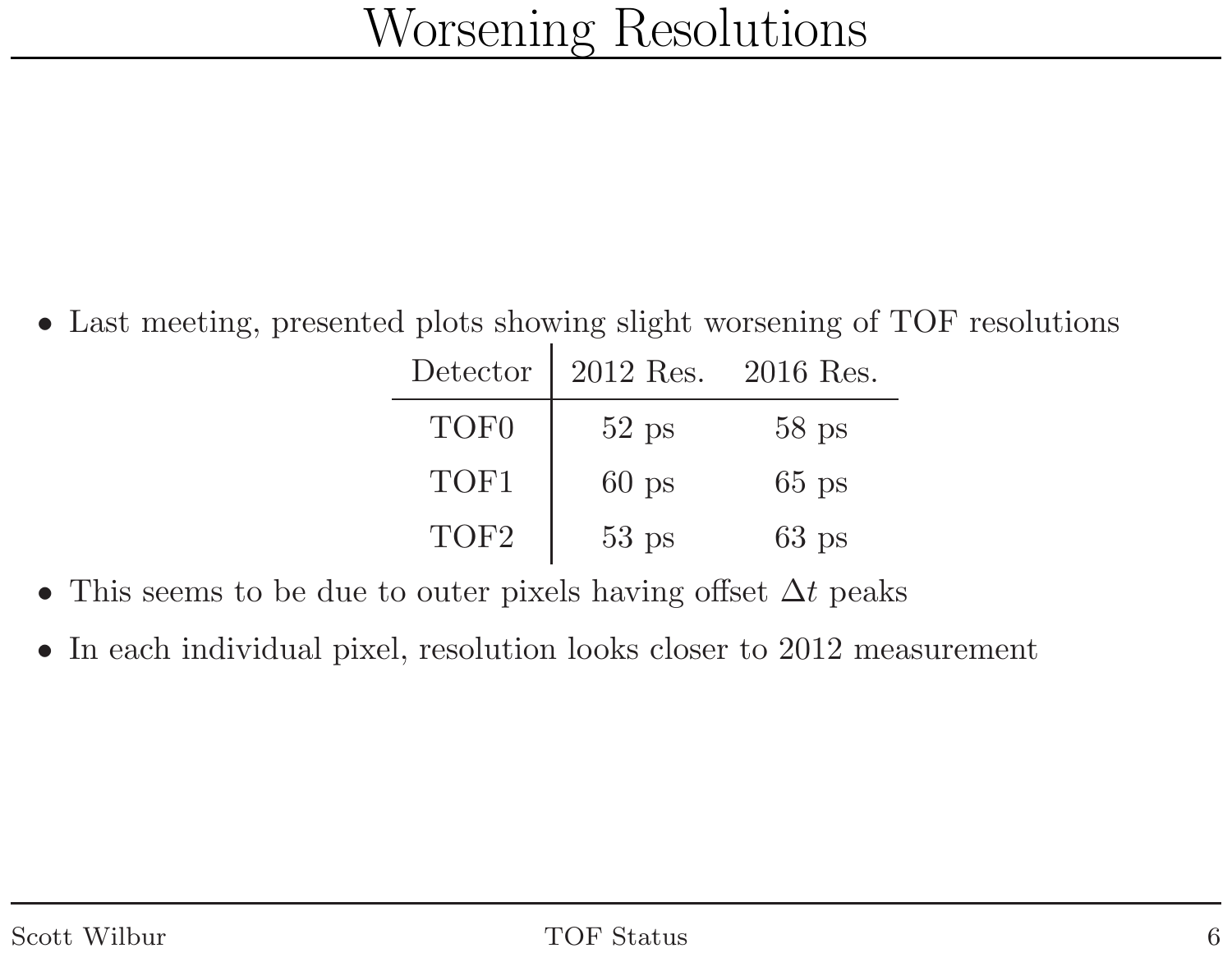# Remaining Bugs

- $\bullet$  Discrepancy between TOF and Tracker
	- Unclear if problem with TOF or Tracker
	- Will revisit after vetting TOF MC
- MC true <sup>−</sup> measured TOF is fine in TOF01, <sup>27</sup> ps (0.5 cm) in TOF12



True TOF12 - Measured TOF12